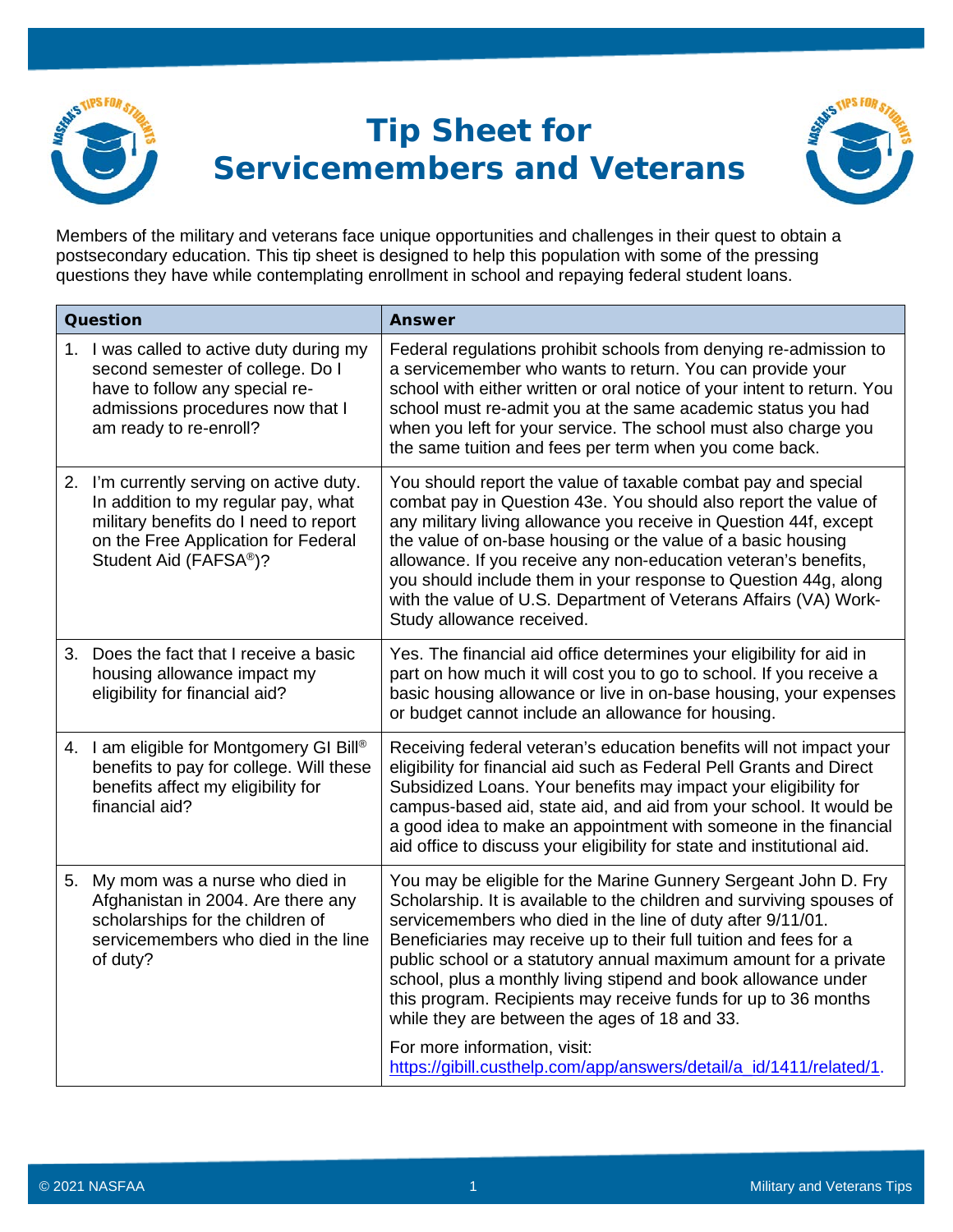| Question |                                                                                                                                                                                                                                                                                                                    | <b>Answer</b>                                                                                                                                                                                                                                                                                                                                                                                                                                                                                                                                                                                                               |
|----------|--------------------------------------------------------------------------------------------------------------------------------------------------------------------------------------------------------------------------------------------------------------------------------------------------------------------|-----------------------------------------------------------------------------------------------------------------------------------------------------------------------------------------------------------------------------------------------------------------------------------------------------------------------------------------------------------------------------------------------------------------------------------------------------------------------------------------------------------------------------------------------------------------------------------------------------------------------------|
|          | 6. I finished high school recently and<br>will be starting college soon. My dad,<br>an Army officer, died in Iraq in 2007.<br>I just filed a FAFSA on the Web and<br>my confirmation page says I'm not<br>eligible for a Federal Pell Grant. Are<br>there any financial aid programs for<br>students like me?      | Yes. You may be eligible to receive an Iraq and Afghanistan<br>Service Grant (IASG). You can receive an IASG if you were 23 or<br>younger or enrolled in postsecondary education when your parent<br>or guardian died as a result of military service in Iraq or<br>Afghanistan after 9/11/01 while on military service. The amount of<br>the IASG is the same as the maximum Federal Pell Grant. If you<br>are eligible for an IASG, you will receive a special letter from the<br>Department of Defense after your FAFSA is processed.<br>For more information, visit:                                                    |
|          |                                                                                                                                                                                                                                                                                                                    | https://studentaid.gov/understand-aid/types/grants/irag-<br>afghanistan-service                                                                                                                                                                                                                                                                                                                                                                                                                                                                                                                                             |
|          | 7. I finished college a couple of years<br>ago and taught science at a Title I<br>school. I am a reservist and was<br>called to active duty to serve in<br>Afghanistan. How does my service<br>affect my eligibility for teacher loan<br>forgiveness? Do I have to teach for<br>five consecutive years to qualify? | Under HEROES, ED has waived the requirement that qualifying<br>service for loan cancellation must be uninterrupted for a borrower<br>called to active duty. The time that you are on active duty, plus a<br>three-month transition period, is not considered an interruption in<br>the amount of time you need to teach in order to qualify for loan<br>cancellation.<br>For more information about waivers and modifications under the<br>HEROES, please visit:<br>https://studentaid.gov/sites/default/files/military-student-loan-<br>benefits.pdf and https://finaid.org/military/.                                     |
| 8.       | I may be eligible to receive veteran's<br>education benefits from a couple of<br>different programs. Where can I find<br>more information about these<br>programs?                                                                                                                                                 | There are many educational benefits available to servicemembers,<br>their spouses and family members.<br>For more information, please visit: https://www.va.gov/education/                                                                                                                                                                                                                                                                                                                                                                                                                                                  |
|          | 9. I recently graduated from college.<br>Can the military help me repay my<br>student loans?                                                                                                                                                                                                                       | The Army, Navy, and Air Force all offer student loan repayment<br>programs. The total loan amount eligible for repayment varies<br>among the services, and a borrower may need to meet other<br>conditions. Only federal student loans are eligible. For more<br>information, please see:<br>https://www.goarmyed.com/public/public_money_for_college-<br>loan repayment program.aspx#eligibility (Army)<br>https://www.navy.com/what-to-expect/education-<br>opportunities/undergraduate-degree-opportunities (Navy)<br>https://www.airforce.com/careers/specialty-<br>careers/jag/benefits/education-benefits (Air Force) |
|          | 10. Will the Post 9/11 benefit affect my<br>other financial aid?                                                                                                                                                                                                                                                   | A portion of Post 9/11 VA benefits are restricted to pay tuition and<br>fees directly to the student's postsecondary institution. Tuition fee<br>waivers/remissions from nonfederal sources will supersede Post<br>9/11 tuition payments unless other arrangements have been made<br>by the source with the U.S. Department of Veterans Affairs.                                                                                                                                                                                                                                                                            |